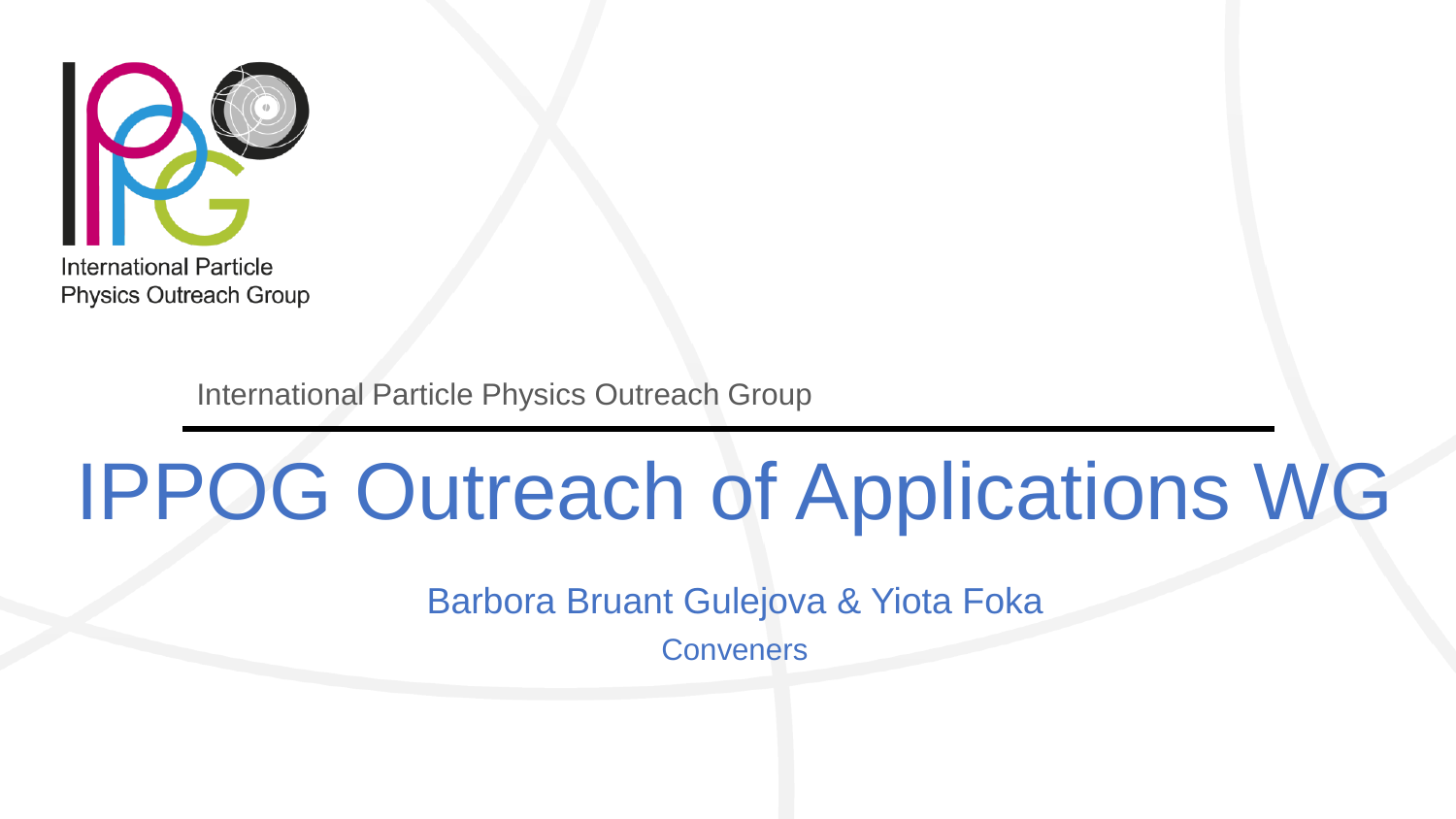

#### □ WG mandate & original guidelines

**Q** Work in progress

Reminder

**Q** Strategy

**□ First example close to ready** 

**Special quest:** "Spreading interest in particle physics – what matters?"

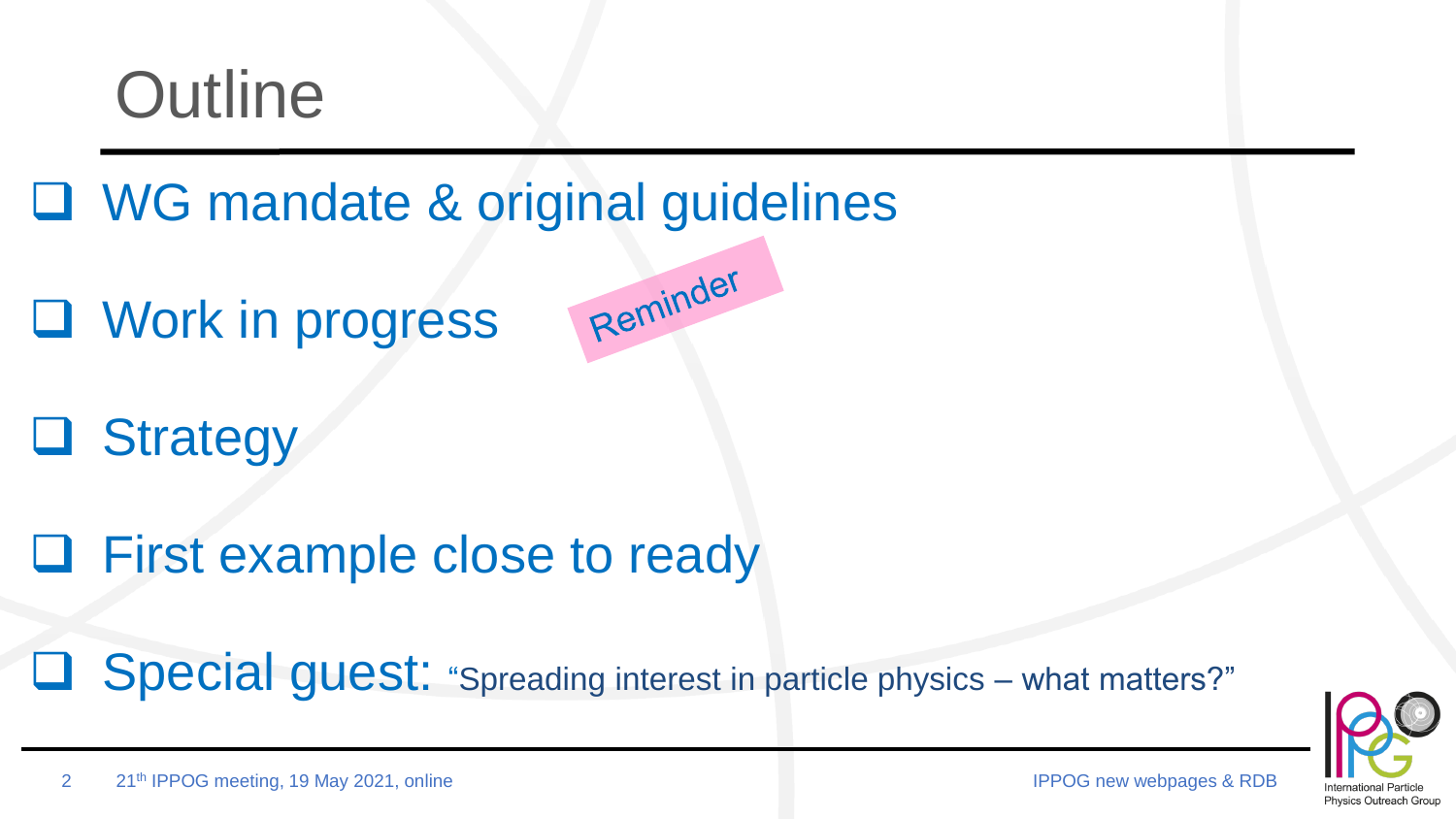# WG Outreach of Applications

- $\Box$  In addition to quest for knowledge and satisfying curiosity....
- $\Box$  ... there is a growing pressure from taxpayers for justification of fundamental research funding requesting tangible examples of return to society
- $\Box$  Working group established in 2018 based on need for stories, which was identified by KT experts
- Short stories with clear message connecting science to everyday lives of citizens
- Show importance of fundamental research (PP and related sciences) for global sustainable development
- Inspire the young generation
- Provide a powerful tool when approaching different non-scientifically educated stakeholders
- **Conveners:** Barbora Bruant Gulejova, Yiota Foka
- **Advisory / Reading Board:** Daniela Antonio, Beatrice Bressan, Manuela Cirilli, Manjit Dosajnh, Verania Echaida,

James Gillies, Thomas Naumann

Beatrice BRESSAN, Djurdjina BULATOVIC, Catia PEDUTO, Carola POMPLUN, Jon-Ivar SKULLERUD, Jose Ruben ALFARO MOLINA, Nicolas ARNAUD, Ralf AVERBECK, Atanas Ivanov BATINKOV, Hans Peter BECK, Manuela CIRILLI, Manjit DOSANJH, Andrej GORISEK, Despina HATZIFOTIADOU, Christine KOURKOUMELIS, Katharina MUELLER, Thomas NAUMANN, Darren PRICE

#### **WG meetings and reports:**

[May 2019](https://indico.cern.ch/event/767060/timetable/#20190522.detailed) at GSI ([report](https://indico.cern.ch/event/767060/contributions/3425262/attachments/1851019/3268429/WG_outreach_applications_for_society_introduction_and_working_plan_.pdf)) [November 2019](https://indico.cern.ch/event/855335/timetable/) at CERN(r[eport](https://indico.cern.ch/event/855335/contributions/3657421/attachments/1953930/3245249/YF-IPPOG-WG-OutreachforApplications-REPORT-29nov2019asgiven.pdf)) [May 2020 o](https://indico.cern.ch/event/915486/)nline [\(report\)](https://indico.cern.ch/event/888362/contributions/3745610/attachments/2035015/3407564/IPPOG_WG_Applications_REPORT-8may2020-asgiven-compressed.pdf) [July 2020](https://indico.cern.ch/event/942612/) online [February 2021](https://indico.cern.ch/event/1001605/) (online)

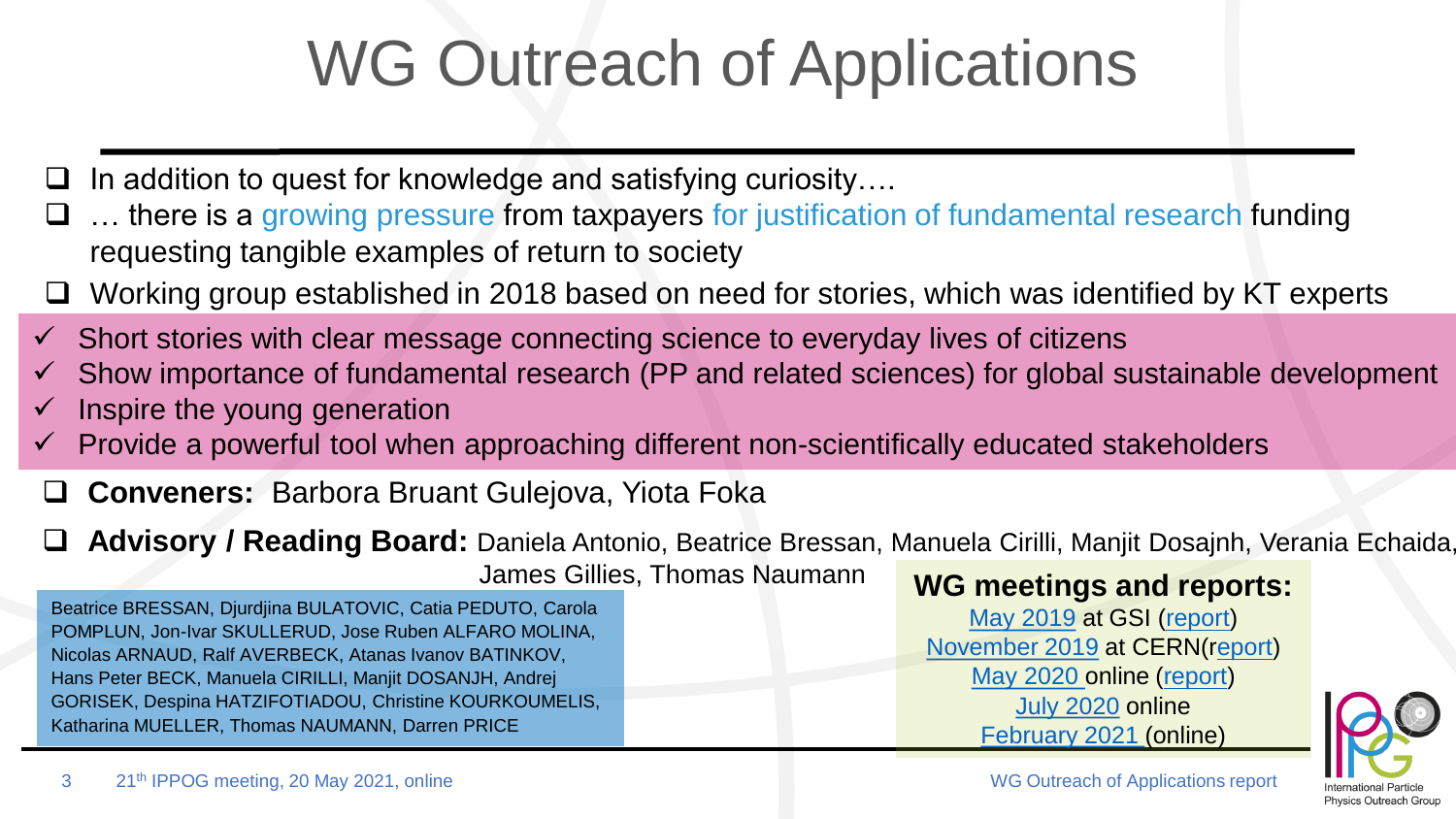# Original guidelines

#### Resources: quite big collection **And Drive State of Applications for Soc...**

- KT webpage
- links and materials provided by CERN experts (see general resources below)
- CERN brochures: on impact, KT reports etc…
- search for companies, who are part of the stories and work with them



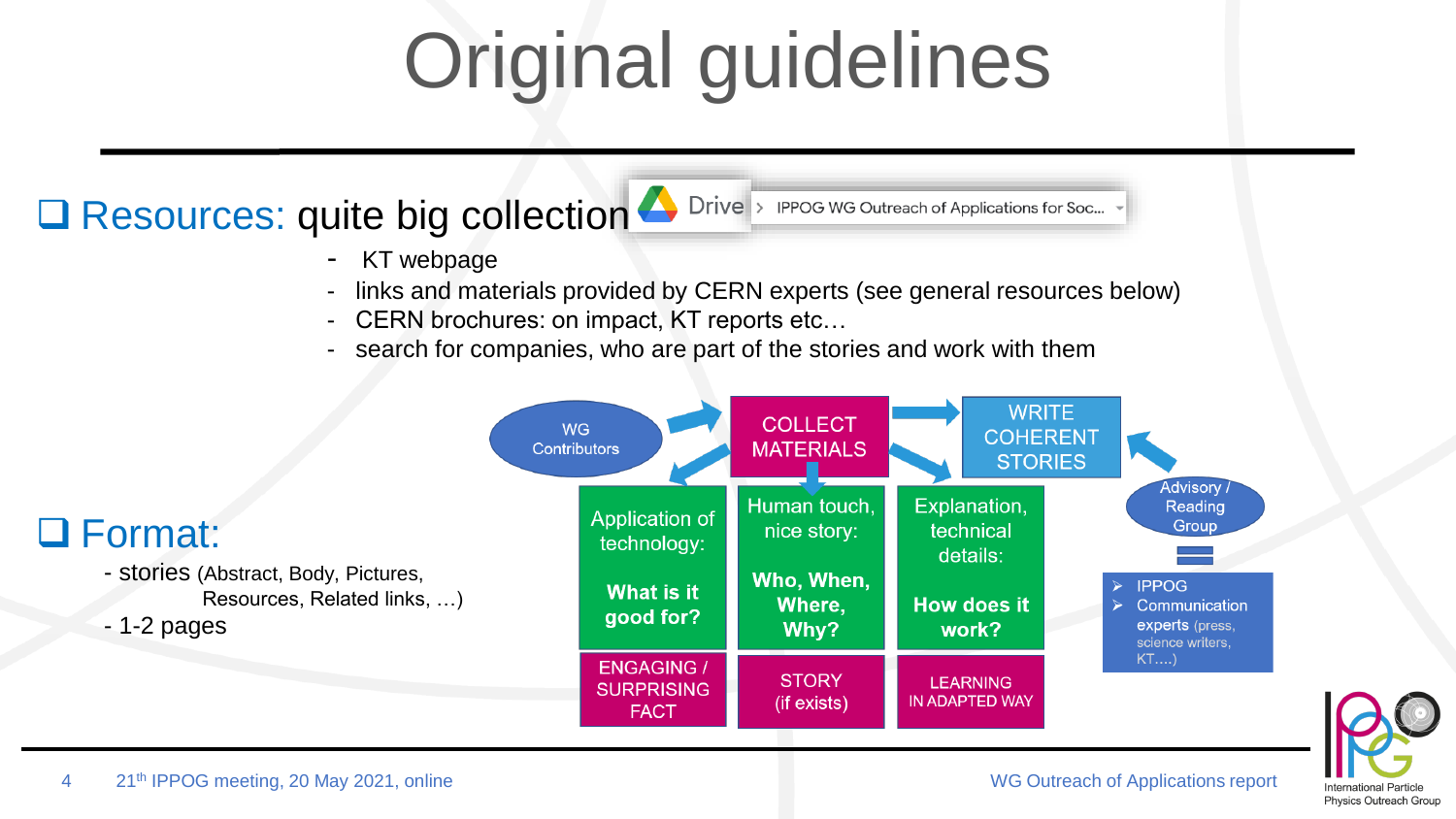

#### WORK IN PROGRESS

| <b>Drive</b>                                                                                                     |                                                                                                                                                                                                                                                                                          |                                                                                                                                                                                                                                                                                                                                                                                             |                               |                 |                                                                 |                                                                                                        |                                                                                                                                                                                                                                                                                   |                  |  |                                        |                                                                                                                                                   |                                                                                                                                             |                                                     |                     |                                            |                                                                                                                                                                          |                                                         |                                         |  |
|------------------------------------------------------------------------------------------------------------------|------------------------------------------------------------------------------------------------------------------------------------------------------------------------------------------------------------------------------------------------------------------------------------------|---------------------------------------------------------------------------------------------------------------------------------------------------------------------------------------------------------------------------------------------------------------------------------------------------------------------------------------------------------------------------------------------|-------------------------------|-----------------|-----------------------------------------------------------------|--------------------------------------------------------------------------------------------------------|-----------------------------------------------------------------------------------------------------------------------------------------------------------------------------------------------------------------------------------------------------------------------------------|------------------|--|----------------------------------------|---------------------------------------------------------------------------------------------------------------------------------------------------|---------------------------------------------------------------------------------------------------------------------------------------------|-----------------------------------------------------|---------------------|--------------------------------------------|--------------------------------------------------------------------------------------------------------------------------------------------------------------------------|---------------------------------------------------------|-----------------------------------------|--|
| IPPOG WG Outreach of Applications for Soc                                                                        |                                                                                                                                                                                                                                                                                          |                                                                                                                                                                                                                                                                                                                                                                                             |                               |                 |                                                                 |                                                                                                        | <b>WORK IN PROGRESS</b>                                                                                                                                                                                                                                                           |                  |  |                                        | Open to IPPOG Forum!                                                                                                                              |                                                                                                                                             |                                                     |                     |                                            |                                                                                                                                                                          |                                                         |                                         |  |
|                                                                                                                  |                                                                                                                                                                                                                                                                                          |                                                                                                                                                                                                                                                                                                                                                                                             |                               |                 |                                                                 |                                                                                                        |                                                                                                                                                                                                                                                                                   |                  |  |                                        |                                                                                                                                                   |                                                                                                                                             |                                                     |                     |                                            |                                                                                                                                                                          |                                                         |                                         |  |
| <b>IPPOG Application Stories</b><br>. Sign up for the topic where you want to contribute<br>· Propose new topics |                                                                                                                                                                                                                                                                                          |                                                                                                                                                                                                                                                                                                                                                                                             |                               |                 | <b>MEDICIS</b><br>(Radioisotopes<br>treatment and<br>diagnosis) |                                                                                                        |                                                                                                                                                                                                                                                                                   | Barbora          |  | <b>UNOSAT</b>                          | Notes from BBG here                                                                                                                               | In cooperation with UN.   Barbora<br>CERN provides the IT<br>infrastructure<br>UNOSAT programme of<br>UNITAR hosted at<br>CERN, to be at te |                                                     |                     | Hyperloop                                  |                                                                                                                                                                          |                                                         |                                         |  |
| <b>TOPIC</b>                                                                                                     | <b>RESOURCES</b>                                                                                                                                                                                                                                                                         | <b>COMMENT</b>                                                                                                                                                                                                                                                                                                                                                                              | <b>PERSON</b>                 | <b>STATUS</b>   | Other<br>applications                                           | General resources                                                                                      |                                                                                                                                                                                                                                                                                   |                  |  |                                        | Link 1<br>Link <sub>2</sub><br>Link <sub>3</sub><br>Link 4<br>Link <sub>5</sub><br><b>Renewable and</b><br>sustainable.<br>Volume 55, March 2016, | forefrtont of satellite<br>analysis technology -15<br>years of humanitarian<br>mapping: disaster risk                                       |                                                     |                     | CAEN                                       | Interview with Gianni<br>(CAEN), more materials<br>will be sent                                                                                                          | Examples of their<br>technologies used<br>in industrial | Bar <sub>v</sub> ora                    |  |
| All applications<br>Medical<br>applications                                                                      | <b>General resources</b><br><b>General medical</b><br>applications resources                                                                                                                                                                                                             |                                                                                                                                                                                                                                                                                                                                                                                             |                               |                 | <b>WWW</b>                                                      | Text for article for slovak<br>newspaper in Slovak<br>language, Barbora<br><b>Bruant Gulejova:here</b> | nvention at CERN<br>1993) driven by need<br>of better communication<br>of scientist worldwide,<br>had a huge impact: # of<br>internet users from 14<br>nillions to 3.2 billions<br>from 1993 till 2015-<br>contribution to 2.9% of<br>world global GDP ~<br>1672 billion US\$ (in | Barbora<br>Teddy |  |                                        |                                                                                                                                                   | reduction,<br>regional<br>capacity development.<br>damage assessment                                                                        |                                                     |                     | <b>CERN</b> against<br>COVID               | <b>Presentation from James</b><br>Gillies at IPPOG here<br>CERN against COVID19<br>seminar here<br>Website CERN against                                                  | applications                                            |                                         |  |
| PET<br>RMI<br>Hadron therapy                                                                                     | <b>Material from Martin</b><br>Wensveen (CERN) here<br>Interview to be done<br>later:<br>-Maybe include CAEN<br>PET scanner kit<br>-Presentation by Despina<br>29 Nov 2019 here<br><b>Material from Hans</b><br>Specht (GSI) here +<br>interview to be done later<br>More materials here | PET using new<br>type of dense<br>scintillating<br>crystals; CERN has<br>pioneer<br>contribution to<br>forerunner of PET                                                                                                                                                                                                                                                                    | Yiota<br>Despina<br>Andrej    | Draft           |                                                                 |                                                                                                        |                                                                                                                                                                                                                                                                                   |                  |  | Superconductivity                      |                                                                                                                                                   | climate services, wate<br>and food security<br>Potential use for<br>energy transport                                                        | Katharina                                           |                     |                                            |                                                                                                                                                                          |                                                         |                                         |  |
|                                                                                                                  |                                                                                                                                                                                                                                                                                          |                                                                                                                                                                                                                                                                                                                                                                                             |                               |                 | Touchscreen                                                     | Article here<br>Article in symmetry here                                                               | 2011)<br>CERN was pioneer<br>in breakthrough<br>technologies, such<br>as touchscreen for<br>SPS in 1973                                                                                                                                                                           | Thomas           |  |                                        |                                                                                                                                                   |                                                                                                                                             |                                                     |                     | LIP and COVID                              | <b>COVID TF here</b><br>Ricardo's presentation at<br><b>IPPOG</b> here                                                                                                   |                                                         |                                         |  |
|                                                                                                                  |                                                                                                                                                                                                                                                                                          | PET and MRI<br>imaging combined<br>in single device<br>thanks to new<br>generation of<br><b>CERN</b> detectors<br>Treating tumours with<br>beams of protons and light<br>ions reducing the radiation<br>exposure of healthy issue<br>3 HT centres in Europe<br>built in collaboration with<br>CERN; CERN supports<br>development of ministure<br>linear accelerators for<br>proton therapy) |                               |                 |                                                                 |                                                                                                        |                                                                                                                                                                                                                                                                                   |                  |  | Rolex<br>antimagnetic                  | Pages 59-72<br>See link                                                                                                                           |                                                                                                                                             | Barbora<br>Teddy                                    |                     | Science<br>response to                     | Presentation from<br>Savanah at IPPOG here<br>Initiative "science<br>responds" here<br>https://indico.cern.ch/eve<br>nt/942612/contributions/3<br>962145/attachments/208 |                                                         |                                         |  |
|                                                                                                                  |                                                                                                                                                                                                                                                                                          |                                                                                                                                                                                                                                                                                                                                                                                             |                               |                 | Solar cells<br>technology                                       |                                                                                                        | Benvenutti working at   Barbora<br><b>CERN.</b> Inspiration<br>for solar cells<br>technology based on<br>ultra high vacuum -<br>GVA airport. KT<br>case, cautious as it<br>went bankrupt                                                                                          |                  |  | watch<br>Cultural heritage             | Muon tomography                                                                                                                                   |                                                                                                                                             | Despina                                             |                     | COVID                                      |                                                                                                                                                                          |                                                         |                                         |  |
|                                                                                                                  |                                                                                                                                                                                                                                                                                          |                                                                                                                                                                                                                                                                                                                                                                                             | Katharina<br><b>Bulatovic</b> | <b>HT</b> story |                                                                 |                                                                                                        |                                                                                                                                                                                                                                                                                   |                  |  | Accelerators for<br>society            | Medication, Sterilisation,<br>Water purification.<br>"Accelerators on ships"<br>from "ARIES Accelerating<br>News"<br>See here                     |                                                                                                                                             | Katia<br>Yiota                                      |                     | Physics in the<br>service of<br>archeology |                                                                                                                                                                          |                                                         | Jose Ruben<br>Alfaro<br>Molina<br>Yiota |  |
|                                                                                                                  |                                                                                                                                                                                                                                                                                          |                                                                                                                                                                                                                                                                                                                                                                                             |                               |                 | <b>TERABEE</b>                                                  |                                                                                                        | sensor technology<br>used in drones to<br>explore places with                                                                                                                                                                                                                     | Teddy            |  |                                        |                                                                                                                                                   |                                                                                                                                             |                                                     |                     | Tesla                                      | 2233/3497568/Alfaro.pdf<br>https://indico.cern.ch/eve                                                                                                                    |                                                         |                                         |  |
| Precise dose                                                                                                     | Kraft (presentation)<br>Software for simulating                                                                                                                                                                                                                                          |                                                                                                                                                                                                                                                                                                                                                                                             |                               |                 |                                                                 |                                                                                                        | difficult access                                                                                                                                                                                                                                                                  |                  |  | Detectors in<br>industry               |                                                                                                                                                   |                                                                                                                                             |                                                     |                     |                                            | nt/942612/contributions/3<br>960794/attachments/208                                                                                                                      |                                                         |                                         |  |
| calculations<br>based on<br>particles<br>simulations                                                             |                                                                                                                                                                                                                                                                                          | particles interactions in<br>detectors -used to<br>calculate precise<br>radiation dose for<br>cancer treatment<br>space applications                                                                                                                                                                                                                                                        |                               |                 | <b>INVENIO</b>                                                  |                                                                                                        | digital library and<br>document<br>repository used by<br>providing cloud<br>based digital library<br>system for UN                                                                                                                                                                |                  |  | WIFI                                   | See here                                                                                                                                          | Search for Hawking   Jonivar<br>radiation                                                                                                   |                                                     |                     |                                            | 2036/3497226/YF-<br><b>TESLA-IPPOG-WG-</b><br>29july2020.pdf                                                                                                             |                                                         |                                         |  |
| MEDIPIX                                                                                                          | Info here                                                                                                                                                                                                                                                                                | medical diagnostics.<br>industrial processes, X-<br>rav based material<br>analysis, X-rays by<br>detectors invented by<br>Charpak in 1968 need<br>fraction of dose<br>required by<br>photographic methods.<br><b>International Space</b>                                                                                                                                                    | Yiota                         |                 | CLOUD                                                           | Link 1<br>Link <sub>2</sub><br>Link <sub>3</sub><br>Link <sub>4</sub><br>Link!<br>Link 6               | exploring the influence<br>of cosmic rays on cloud<br>formation in the Earth's<br>atmosphere giving<br>important input to global<br>climate models                                                                                                                                | Katharina        |  | GPS and<br>Einstein<br><b>Theories</b> |                                                                                                                                                   |                                                                                                                                             | Lorenzo                                             | <b>GPS</b><br>story | <b>ATTRACT</b><br>highlights               | https://attract-<br>eu.com/news-and-                                                                                                                                     |                                                         | Barbora                                 |  |
|                                                                                                                  |                                                                                                                                                                                                                                                                                          |                                                                                                                                                                                                                                                                                                                                                                                             |                               |                 |                                                                 |                                                                                                        |                                                                                                                                                                                                                                                                                   |                  |  | GPS                                    | <b>GNSS Masterclass</b><br><b>GNSS links</b>                                                                                                      | <b>Example of simple</b><br><b>GPS</b> based<br>masterclass for<br>EEE high school<br>students                                              | Marina<br>Trimarchi<br>for EEE<br>collaborati<br>on |                     |                                            | events/                                                                                                                                                                  |                                                         |                                         |  |
|                                                                                                                  |                                                                                                                                                                                                                                                                                          | Station                                                                                                                                                                                                                                                                                                                                                                                     |                               |                 | Radiation<br>protection                                         |                                                                                                        | Dosimeters and<br>other applications                                                                                                                                                                                                                                              |                  |  |                                        |                                                                                                                                                   |                                                                                                                                             |                                                     |                     |                                            | And more                                                                                                                                                                 |                                                         |                                         |  |
|                                                                                                                  |                                                                                                                                                                                                                                                                                          |                                                                                                                                                                                                                                                                                                                                                                                             |                               |                 |                                                                 |                                                                                                        |                                                                                                                                                                                                                                                                                   |                  |  |                                        |                                                                                                                                                   |                                                                                                                                             |                                                     |                     |                                            |                                                                                                                                                                          |                                                         |                                         |  |

**International Particle** Physics Outreach Group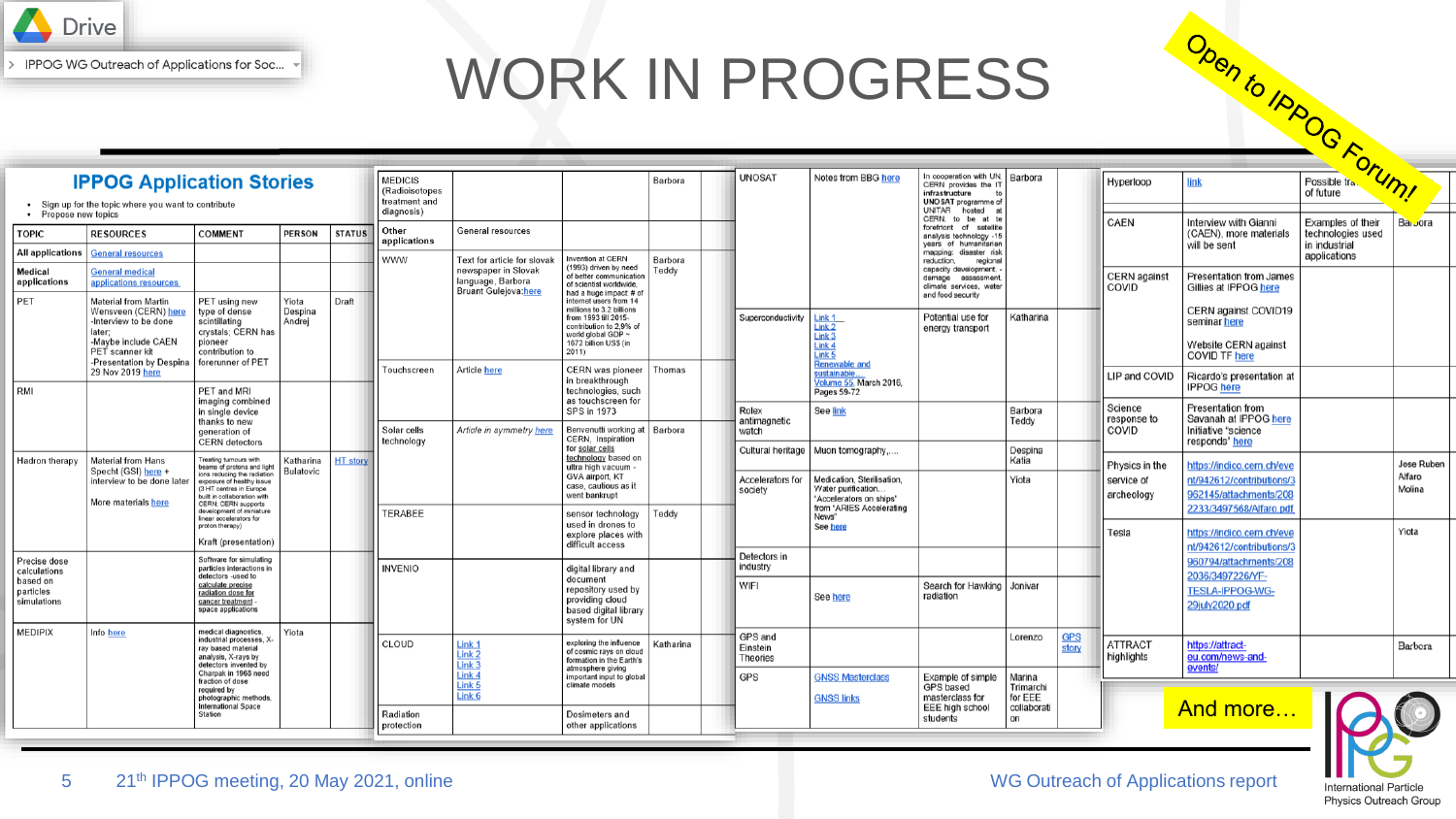## **STRATEGY**

□ RESULTS – ORIENTED Working Group

**□ Create USEFUL DELIVERABLES** 

□ For whole spectrum of AUDIENCES

- Teachers and students
- **General public**
- **Scientific ECO Community**

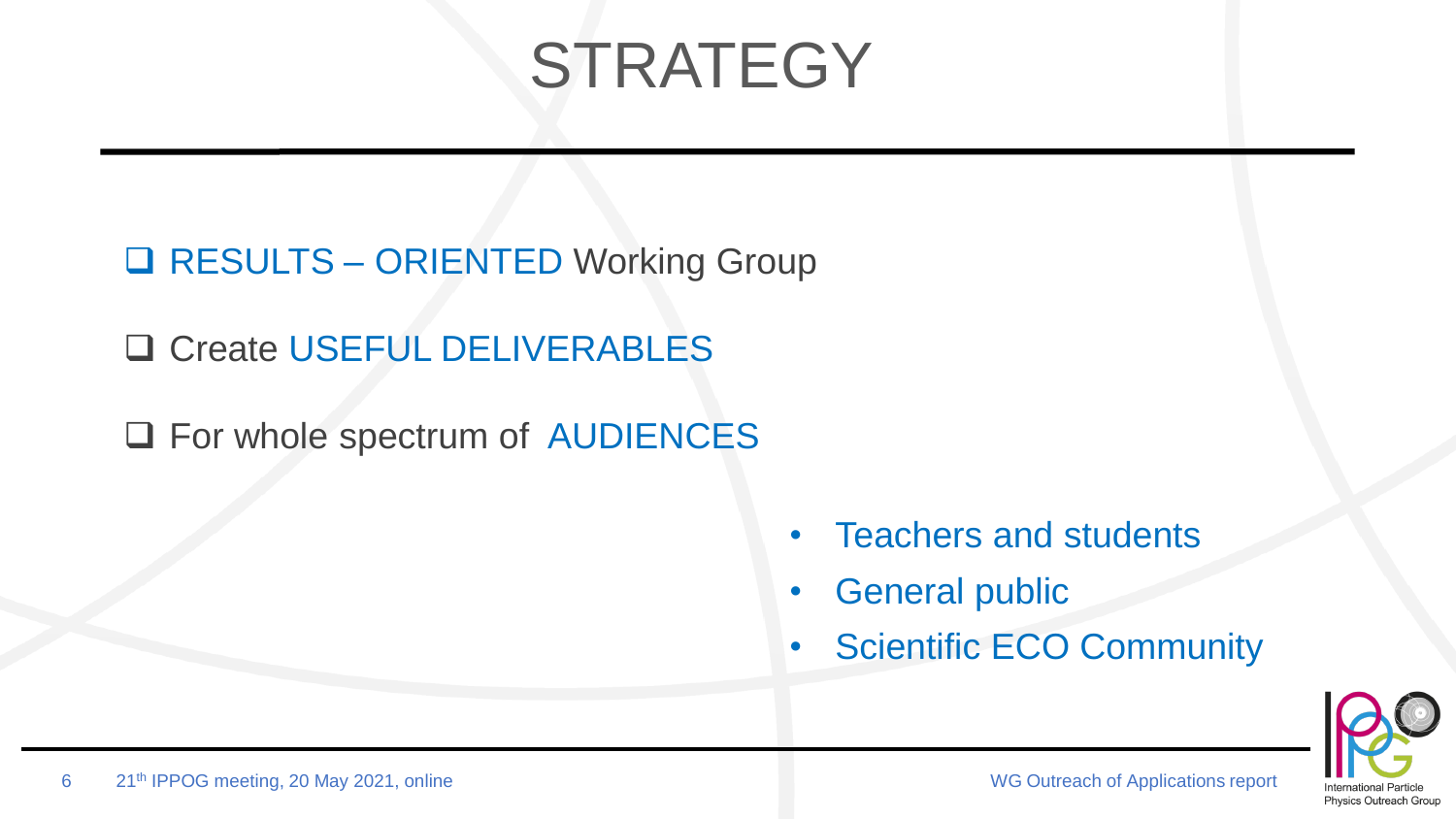### STRATEGY – WHAT?

□ COLLECT all existing stories, which are scattered in many places

E.g. Story on solar panels technology from ultrahigh vacuum in [Symmetry](https://www.symmetrymagazine.org/breaking/2012/03/16/cern-spin-off-more-efficient-solar-panels) [magazine](https://www.symmetrymagazine.org/breaking/2012/03/16/cern-spin-off-more-efficient-solar-panels)

 $\Box$  WRITE new ones, which do not exist in short story adapted for lay-audience form yet, perhaps create videos / interviews…

 $\Box$  EXPAND scope to beyond CERN / PP => all related sciences, like heavy ions, astro-PP and cosmic rays, gravitational waves, thermonuclear fusion etc…

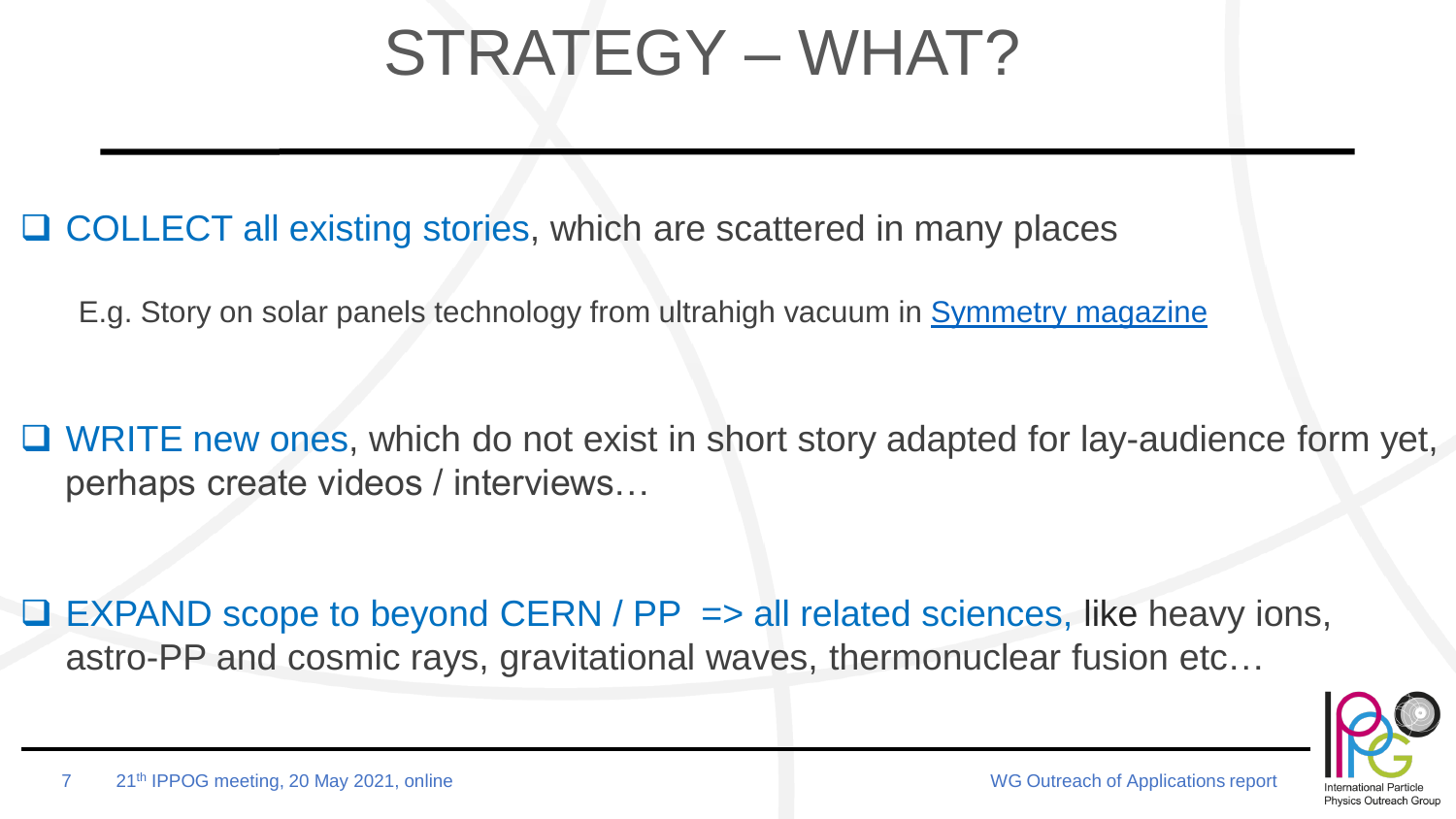## STRATEGY – WHERE FOR?

#### **Q DISSEMINATE - through IPPOG RDB**

- social media…
- e.g. new #CERNImpact



□ PUBLISH - in different journals for general public / lay audience

- examples from CH: Le Temps, Tribune de Geneve,

Global Geneva, Chambre of Commerce Geneva Info...

Distributed to schools, read by Geneva International stakeholders

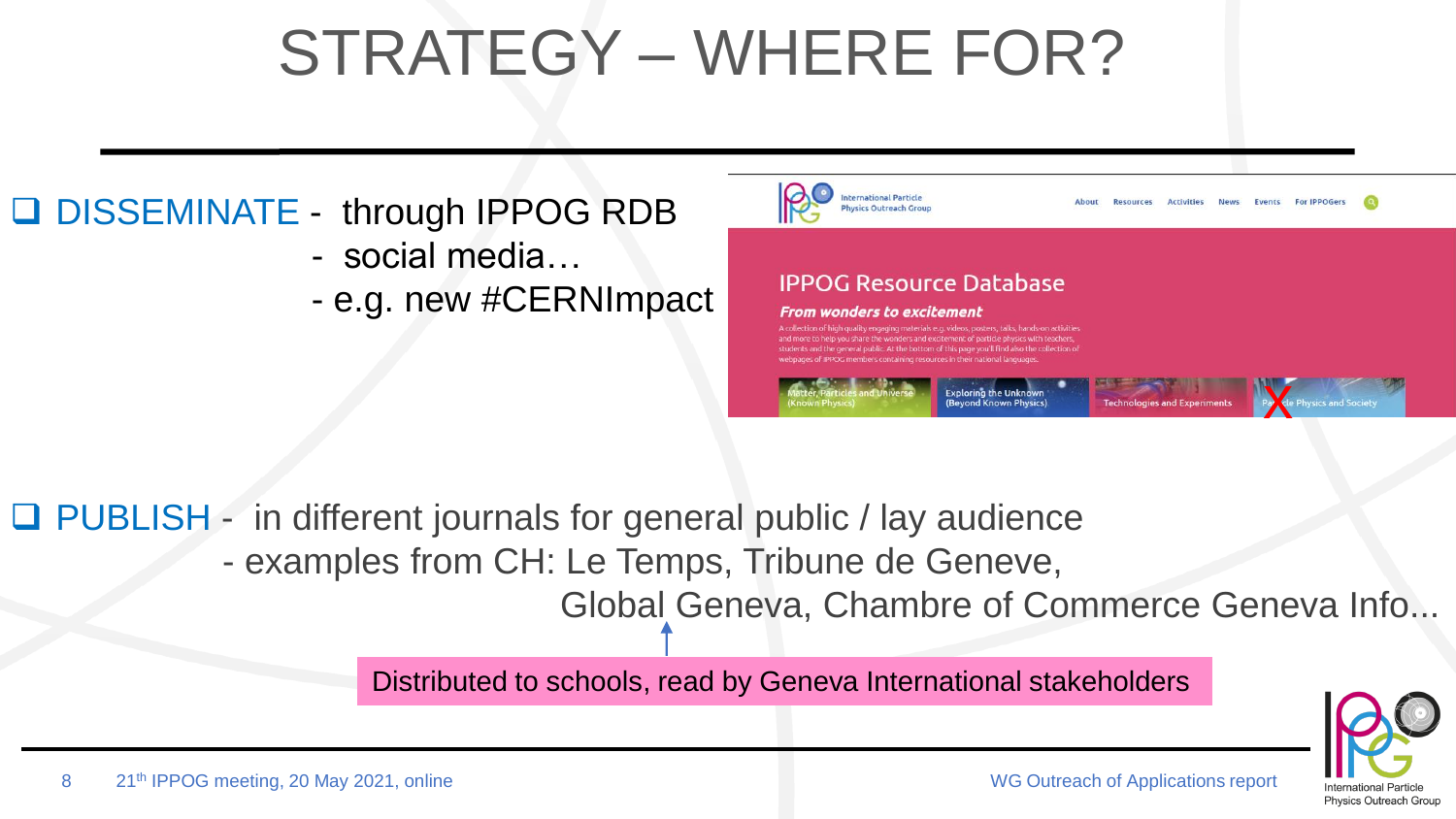### STRATEGY – EXAMPLE to FOLLOW



**International Particle** Physics Outreach Group